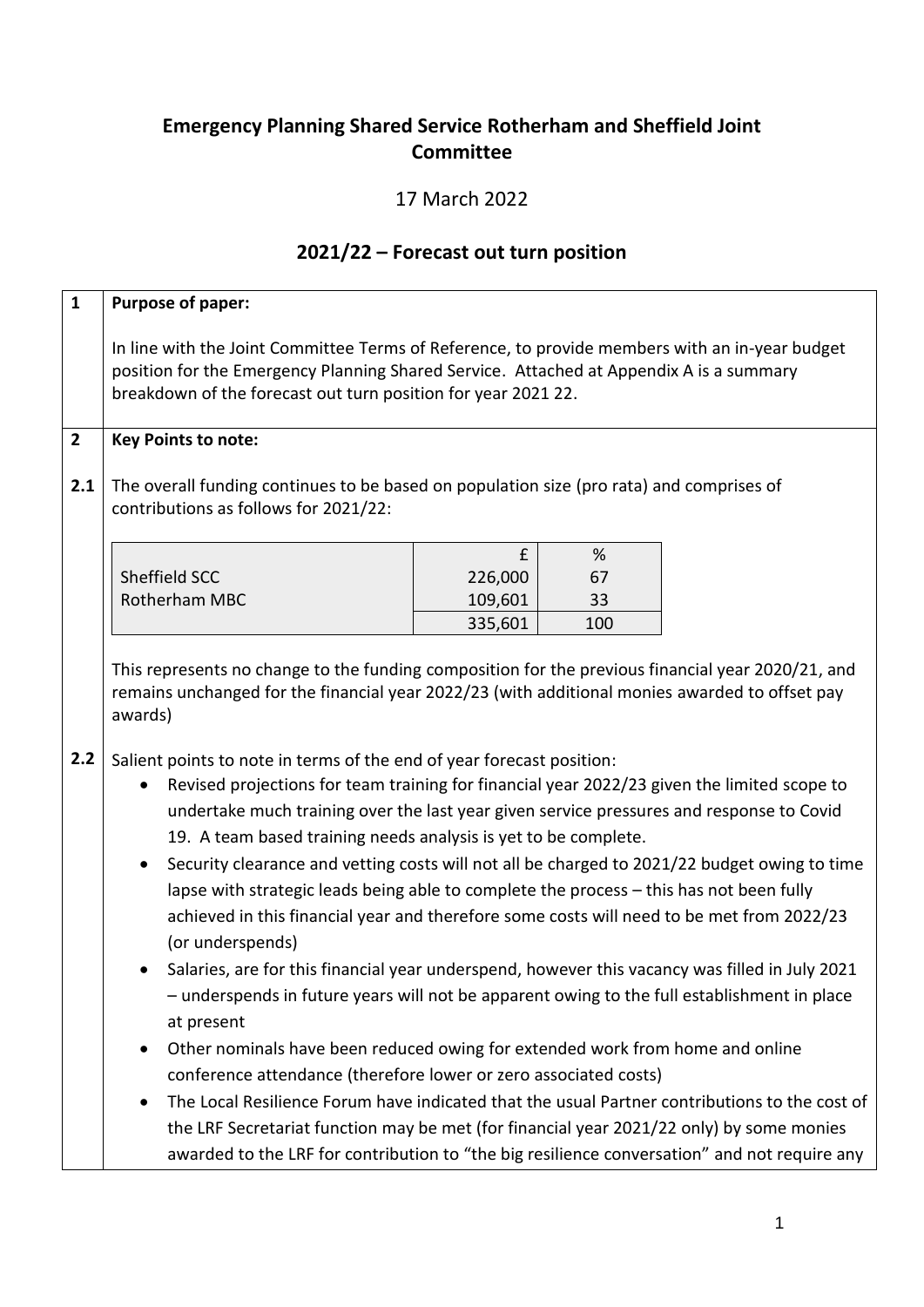|     | pattern input (approx £6k per authority) – this is yet to be confirmed, and forecasts adjusted<br>appropriately if this is the case                                                                                                                                                                                                                                                                |
|-----|----------------------------------------------------------------------------------------------------------------------------------------------------------------------------------------------------------------------------------------------------------------------------------------------------------------------------------------------------------------------------------------------------|
| 3   | <b>Recommendations:</b>                                                                                                                                                                                                                                                                                                                                                                            |
| 3.1 | The content of the report be noted.                                                                                                                                                                                                                                                                                                                                                                |
| 3.2 | Indicatively, the service would be seeking to carry forward any underspend as with previous years<br>and ask for the support of joint committee members to do this, not least to ensure future strategic<br>leaders Security Clearance and Vetting costs and ambitions training and development needs can be<br>met alongside supporting a review of on call capability to respond to emergencies. |
| 3.3 | That an updated spending plan for the underspend monies be presented to joint committee at a<br>future meeting                                                                                                                                                                                                                                                                                     |